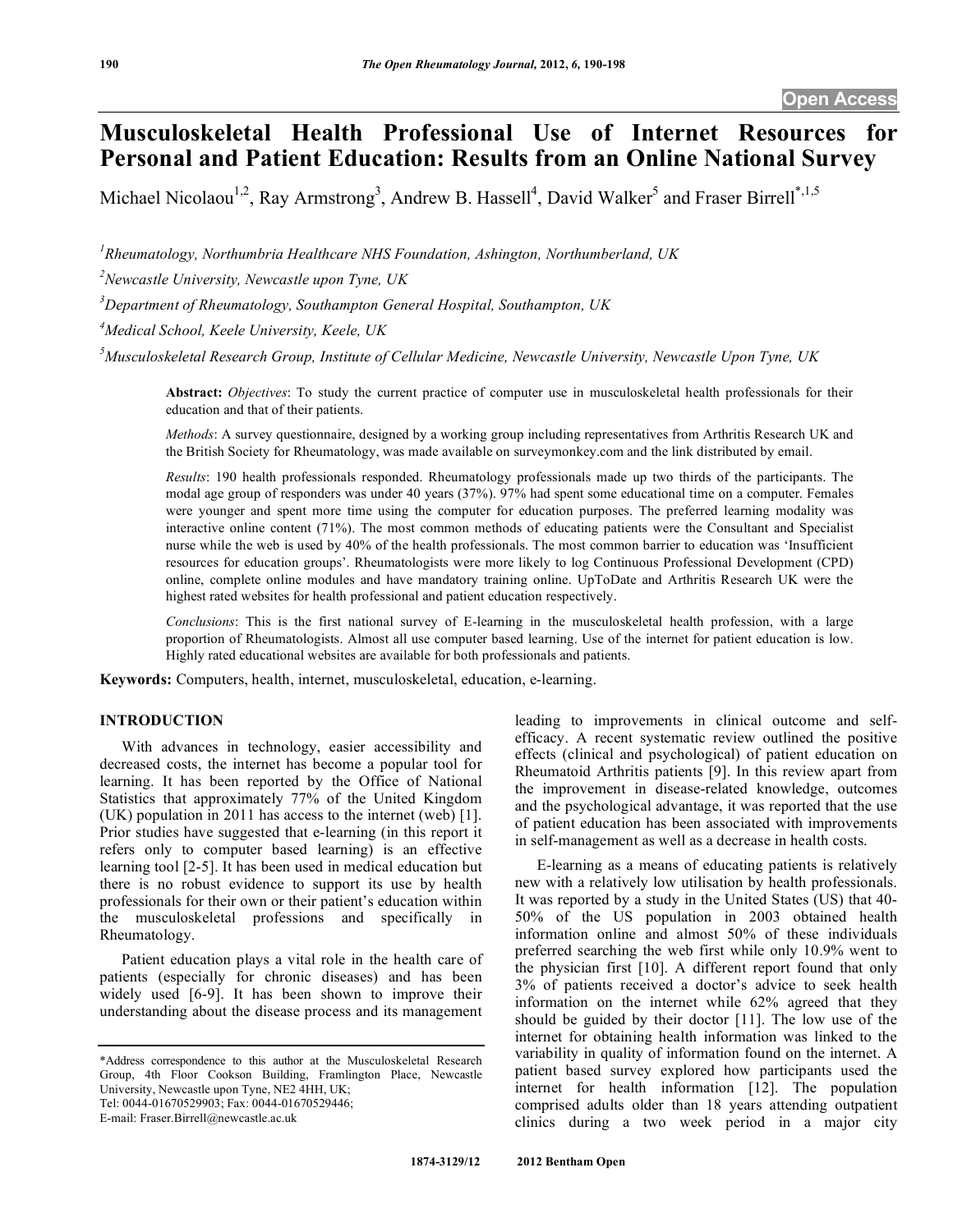#### *Musculoskeletal Health Professional Use of E-Learning The Open Rheumatology Journal, 2012, Volume 6* **191**

(Nottingham) in the UK. They found that 63% of the study subjects (sample of 663) had access to the internet while 42% had used the internet to obtain health information in the past. Almost all of the subjects in this study who had used the internet felt that the information they obtained was above average while four out of five subjects reported that they would like to access trustworthy information.

 Musculoskeletal healthcare involves dealing with chronic disease in which education is an important aspect of care and it is therefore of great interest to study how it is affected by e-learning. Reports in the past from a health professional perspective have shown benefits for the use of computer based learning in patient education and healthcare [13, 14]. There are no previous reports studying the use of computer based learning specifically in musculoskeletal healthcare from the medical professionals' perspective. This study addressed this issue and furthermore made an assessment of currently available patient and professional educational web resources in this field.

## **MATERIALS AND METHODOLOGY**

 A survey devised by a group of healthcare professionals with input from various Rheumatology and Orthopaedic organisations (British Society for Rheumatology (BSR), Arthritis Research UK (ARUK), British Health Professionals in Rheumatology, Primary Care Rheumatology, British Orthopaedic Association and trainees, including the Rheumatologists at Training & British Orthopaedic Trainees Association) was placed on an easily accessed website (surveymonkey.com). A link to the survey was placed in the BSR E-newsletter of 14 September 2010. Where feasible, reminders were sent electronically, either to the same mailing list, or by cascading emails through regional administrative leads. The survey ended on the  $8<sup>th</sup>$  of November 2010.

 Participants were anonymous and the survey consisted of 16 questions relevant to health professionals' educational practice and personal characteristics (Table **1**). No confidential information pertaining to patients was requested. Two of the questions required rating of a number of websites listed by the British Society of Rheumatology for education purposes (for both health professionals and patients). Questionnaire responders had the option to suggest unlisted websites along with a rating. A Likert rating system (0=worst to 5=best) was used for rating the websites. The complete questionnaire can be accessed *via* "http://www.surveymonkey.com/s/BSR-

Arthritis\_Research\_UK\_National\_E-Learning\_Survey"

 Statistical analyses were performed using Microsoft Excel, 2003. The chi-square statistic or two sample t-test were used for all comparisons. 95% Confidence Intervals (CI) about the mean were calculated for the website ratings. An alpha value of 0.05 was chosen for significance purposes.

#### **RESULTS**

 192 individuals had completed the survey. Two were excluded because they reported a profession other than healthcare. The characteristics of the responders are presented in Table **2**. Individuals from at least twelve health

professions relating to musculoskeletal care responded. There was almost equal representation of male and females and the majority were 50 years of age or younger. A higher proportion of females were noted in the younger age groups. 124 of the responders were within the Rheumatology profession

**Table 1. Questions Asked in the e-Learning Survey** 

| 1.               | What best describes your position?                                                              |
|------------------|-------------------------------------------------------------------------------------------------|
| $\mathfrak{2}$ . | Gender                                                                                          |
| 3.               | Age range                                                                                       |
| $4_{\cdot}$      | How much time spent on education is done using a computer?                                      |
| 5 <sub>1</sub>   | Where do you prefer using a computer for your own education<br>purposes?                        |
| 6.               | Reasons for not using the computer for education purposes                                       |
| 7.               | Is any of your trust mandatory training online?                                                 |
| 8.               | Have you ever completed an online module of any description?                                    |
| 9.               | Do you have a preferred format for e-learning material?                                         |
|                  | 10. Do you have an online CPD Diary or Portfolio?                                               |
|                  | 11. How do your patients currently receive education?                                           |
|                  | 12. What barriers exist to educating patients?                                                  |
|                  | 13. Which resources are you aware of for professionals?                                         |
|                  | 14. Which resources are you aware of for patients?                                              |
|                  | 15. What is the single most important thing that defines a good online<br>educational resource? |
|                  | 16. Please provide us with the first part of your postcode                                      |

#### **Health Professional Computer Based Education**

 Most (>97%) health professionals use a computer for education purposes (Table **2**). Almost 70% of the respondents stated that they used a computer for education purposes in 20% - 80% of their study time. The time devoted to computer use was inversely proportional to the age of the study participants with the younger individuals using the computer more than their older counterparts. More males reported using the computer for education purposes for shorter periods of time  $(\leq 40\%$  of computer education time) while more females used the computer for education purposes for longer periods (>40% of computer education time). 69% of musculoskeletal health professionals responded that they use computers for education purposes at work and at home. The small percentage of respondents who did not use a computer stated that they preferred attending courses and reading books. They also cited time pressure and dislike of using a computer.

 87% of the study participants had completed an online module. Three quarters reported doing mandatory training online at their employing trust. Two thirds (67%) kept a CPD Diary or Portfolio. The interactive online content format was the most frequently used (71%) while use of the Podcast (audio) was not listed by any respondents (Other responses to format included: Blogs/Forums 8%, Podcast-video 18%, PowerPoint 29%, RSS Feeds 3%, and Webcast 10%).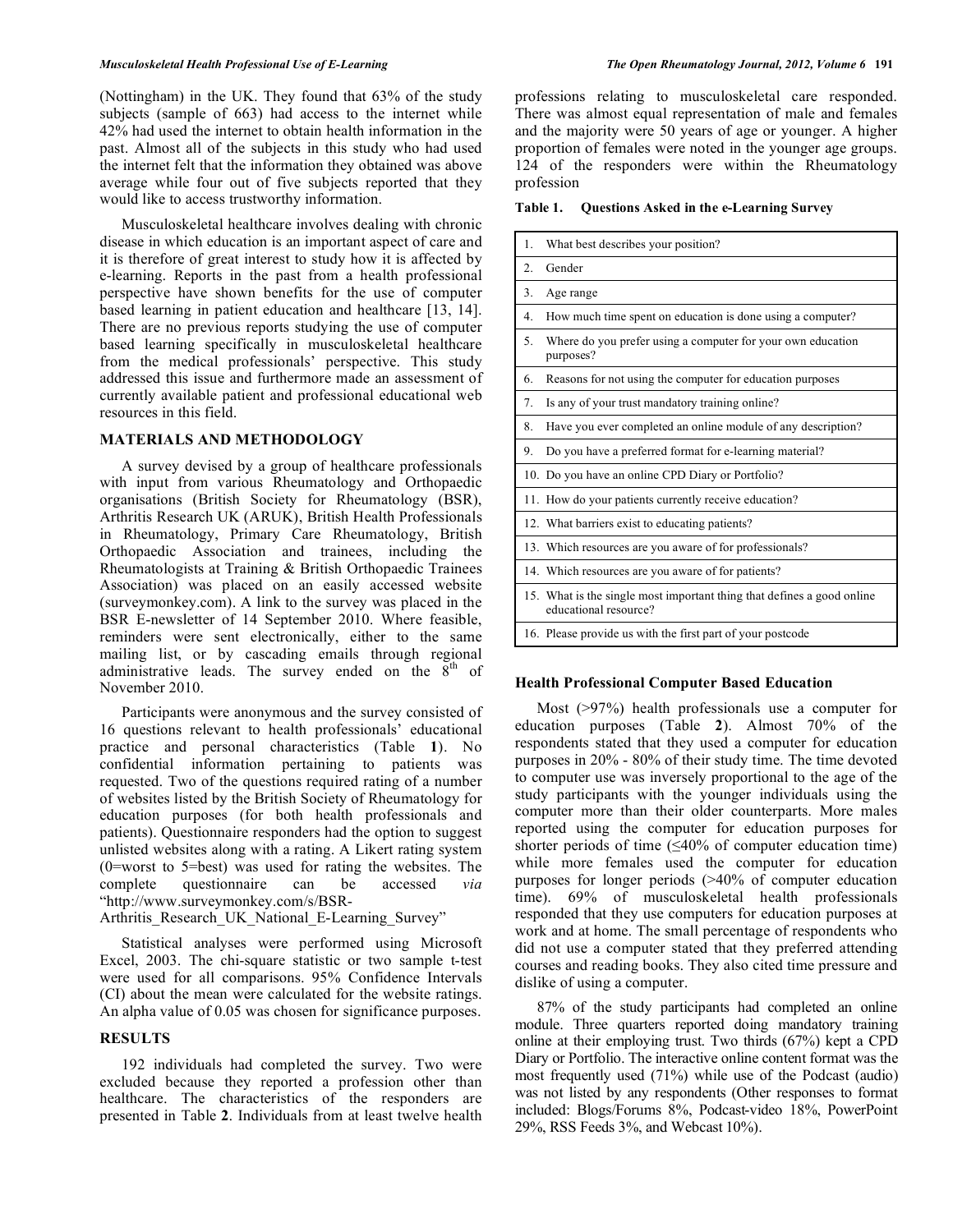#### **Table 2. Participant Characteristics, Education Time Using a Computer and Place of Computer Use**

|                                                      | <b>Website Use for Patient Education</b> |          |           |          |
|------------------------------------------------------|------------------------------------------|----------|-----------|----------|
| <b>Characteristics</b>                               | $N$ (%Total)                             | Yes      | No.       | $\chi^2$ |
|                                                      | Frequency (%)                            |          |           | P-Value  |
| Profession                                           | $N = 190$                                | $N = 76$ | $N = 114$ |          |
| Academic Rheumatologist                              | 21(11)                                   | 11(15)   | 10(9)     | 0.220    |
| Consultant Rheumatologist                            | 58(31)                                   | 26(34)   | 32(28)    | 0.371    |
| <b>Consultant Orthopaedics</b>                       | 2(1)                                     | 0(0)     | 2(2)      | 0.240    |
| <b>General Practitioner</b>                          | 9(5)                                     | 5(7)     | 4(4)      | 0.325    |
| <b>GPwSIR</b>                                        | 11(6)                                    | 4(5)     | 7(6)      | 0.817    |
| Rheumatology Trainee                                 | 45(24)                                   | 15(20)   | 30(26)    | 0.294    |
| General Practitioner Trainee                         | 1(1)                                     | 0(0)     | 1(1)      | 0.407    |
| Associate Specialist                                 | 1(1)                                     | 0(0)     | 1(1)      | 0.407    |
| Specialist Nurse                                     | 10(5)                                    | 3(4)     | 7(6)      | 0.504    |
| Physical Therapist                                   | 2(1)                                     | 2(3)     | 0(0)      | 0.084    |
| Occupational Therapist                               | 2(1)                                     | 2(3)     | 0(0)      | 0.084    |
| Podiatrist                                           | 7(4)                                     | 1(1)     | 6(5)      | 0.152    |
| Other                                                | 20(11)                                   | 7(9)     | 13(11)    | 0.628    |
| Gender                                               |                                          |          |           |          |
| Male                                                 | 91(48)                                   | 37(49)   | 54(47)    | 0.861    |
| Female                                               | 96(51)                                   | 38(50)   | 58(51)    | 0.903    |
| <b>Age Group (Years)</b>                             |                                          |          |           |          |
| <40                                                  | 70(37)                                   | 25(33)   | 45(40)    | 0.356    |
| $40 - 50$                                            | 56(30)                                   | 23(30)   | 33(29)    | 0.836    |
| $50 - 60$                                            | 49(26)                                   | 23(30)   | 26(23)    | 0.247    |
| $60 - 70$                                            | 13(7)                                    | 4(5)     | 9(8)      | 0.487    |
| >70                                                  | 0(0)                                     | 0(0)     | 0(0)      | 1.000    |
| <b>Time Spent on Computer for Education Purposes</b> |                                          |          |           |          |
| $0\%$                                                | 5(3)                                     | 2(3)     | 3(3)      | 1.000    |
| $1\% - 20\%$                                         | 43(23)                                   | 22(29)   | 21(18)    | 0.089    |
| 20%-40%                                              | 49(26)                                   | 20(26)   | 29(25)    | 0.892    |
| 40%-60%                                              | 43(23)                                   | 18(24)   | 25(22)    | 0.778    |
| 60%-80%                                              | 39(21)                                   | 11(14)   | 28(25)    | 0.092    |
| 80%-100%                                             | 7(4)                                     | 3(4)     | 4(4)      | 0.875    |
| <b>Place of Computer Use for Education Purposes</b>  |                                          |          |           |          |
| Home                                                 | 37(19)                                   | 9(12)    | 28(25)    | $0.028*$ |
| Work                                                 | 18(9)                                    | 12(16)   | 6(5)      | $0.012*$ |
| Both                                                 | 131(69)                                  | 55(72)   | 76(67)    | 0.468    |

Percentages may not sum up exactly to 100% due to missing values or rounding off.<br>\*Statistically significant at  $\alpha$ =0.05.

GPwSIR = General Practitioner with Special Interest in Rheumatology.

# **Computer Based Patient Education**

 40% of the participants reported that their patients receive education *via* the web (either using their departmental website or some other website) (Table **3**). The

most common consultation channels reported were the specialist nurse (83%) and the consultants (80%). Arthritis Research UK leaflets and booklets were used more often than other printed material. The most commonly reported barrier (60%) to patient education was insufficient resources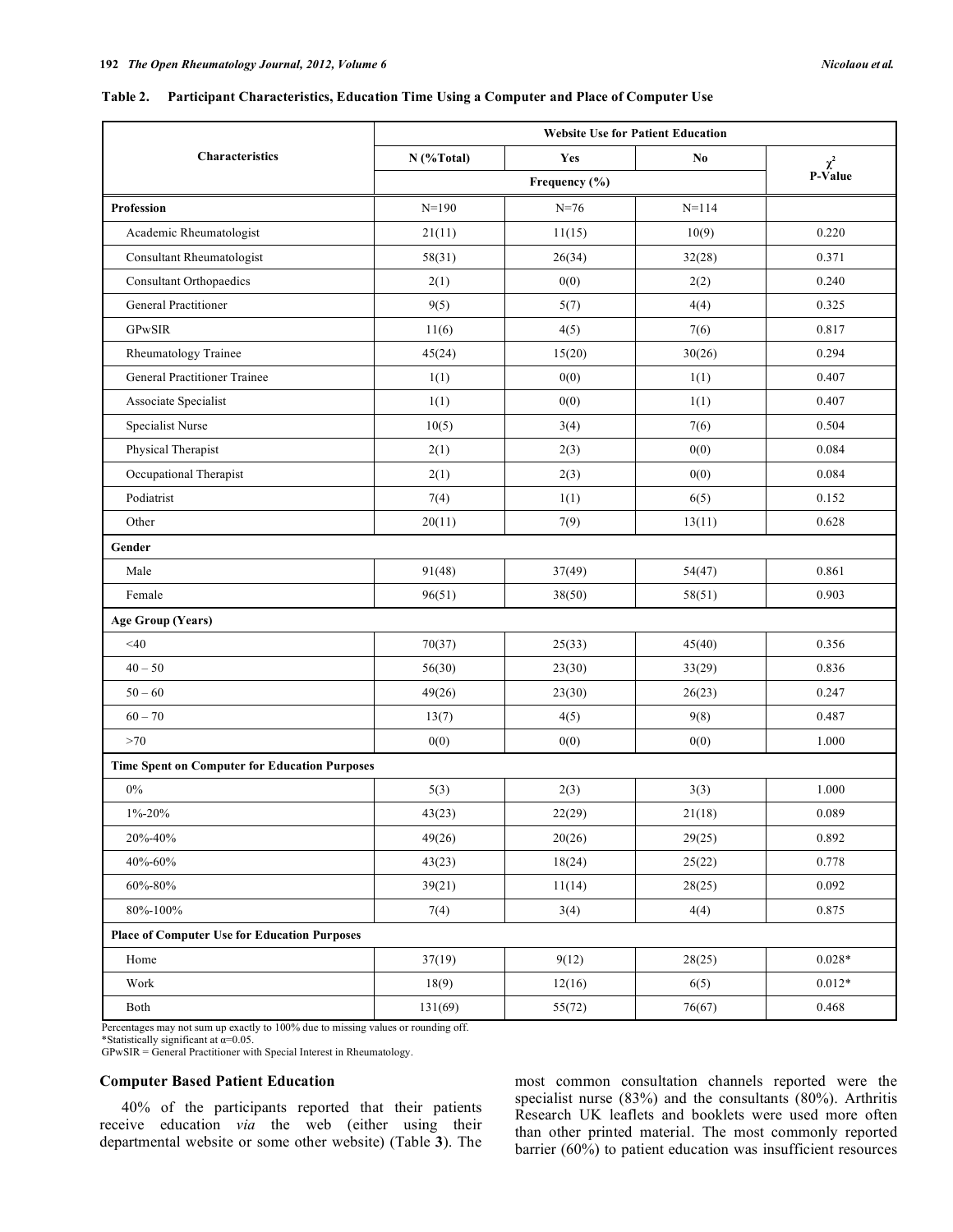#### **Table 3. Means by which Patients Receive Education and Barriers to Education**

|                                             | <b>Website Use for Patient Education</b> |        |                |                  |  |
|---------------------------------------------|------------------------------------------|--------|----------------|------------------|--|
|                                             | $N$ (%Total)                             | Yes    | N <sub>0</sub> | $\chi2$          |  |
|                                             | Frequency (%)                            |        |                | $P-\hat{V}$ alue |  |
| <b>Education Means</b>                      |                                          |        |                |                  |  |
| Consultations with                          |                                          |        |                |                  |  |
| Consultant                                  | 151(80)                                  | 65(86) | 86(75)         | 0.091            |  |
| Trainee                                     | 115(61)                                  | 54(71) | 61(54)         | $0.015*$         |  |
| <b>GPwSIR</b>                               | 35(18)                                   | 17(22) | 18(16)         | 0.250            |  |
| Specialist Nurse                            | 157(83)                                  | 65(86) | 92(81)         | 0.392            |  |
| Physical Therapist                          | 124(65)                                  | 60(79) | 64(56)         | $0.001*$         |  |
| Occupational Therapist                      | 106(56)                                  | 53(70) | 53(47)         | $0.002*$         |  |
| Podiatrist                                  | 84(44)                                   | 43(57) | 41(36)         | $0.005*$         |  |
| Written Information                         |                                          |        |                |                  |  |
| Arthritis Research UK                       | 156(82)                                  | 71(93) | 85(75)         | $< 0.001*$       |  |
| Arthritis Care                              | 72(38)                                   | 33(43) | 39(34)         | 0.200            |  |
| Another source                              | 77(41)                                   | 39(51) | 38(33)         | $0.013*$         |  |
| <b>Barriers to Education</b>                |                                          |        |                |                  |  |
| Insufficient resources for education groups | 114(60)                                  | 52(68) | 62(54)         | $0.054*$         |  |
| Poor access to computers                    | 68(36)                                   | 28(37) | 40(35)         | 0.811            |  |
| Inconvenient time for patients              | 61(32)                                   | 23(30) | 38(33)         | 0.664            |  |
| Lack of suitable venues for education       | 55(29)                                   | 22(29) | 33(29)         | 1.000            |  |
| Inconvenient place for patients             | 41(22)                                   | 15(20) | 26(23)         | 0.611            |  |
| Lack of perceived need                      | 48(25)                                   | 13(17) | 35(31)         | $0.035*$         |  |
| Reading or writing difficulty for patients  | 55(29)                                   | 27(36) | 28(25)         | 0.105            |  |

Percentage for each education modality and barriers are calculated from total N as each health professional may use multiple methods for their education.

All percentages are rounded off. \* Statistically significant at  $\alpha$ =0.05.

GPwSIR = General Practitioner with Special Interest in Rheumatology.

for education groups while literacy (reading or writing difficulties of patients) was seen as a barrier in 29% of the survey participants.

 161 of the 190 respondents presented their post codes. 90 were coded as being from the south of the UK (areas south of Sheffield) and 71 were from the North of the UK (areas north of Sheffield). 39% of the participants from the south reported the internet as a mode of education for the patients while 42% did the same from the north of the UK. This difference was not statistically significant ( $p=0.7$ ).

## **Health Professional Practices of Computer Based Learning Stratified by the Use of the Web**

 The study sample was stratified by the use of the web as a modality for patient education and compared in a number of questions. The frequencies of the characteristic variables (profession, gender and age group) did not differ among the two groups (see Table **2** for p-values). The amount of time using a computer in education was not associated with using the web for patient education  $(p=0.479)$ . Furthermore no statistically significant differences in the time spent using the

computer for education among the web users and those that don't use the web for patient education was noted for any of the time subgroups (p-values shown in Table **2**). No significant differences were also noted for CPD use, completing an online module and mandatory training online (p-values are shown in Table **4A**). The choice of e-learning format did not differ among the two groups (p-values  $= 1.00$ , 0.750, 1.00, 0.540, 0.850, 0.170, 0.490 for Blogs/Forums, Interactive online content, Podcast-audio, Podcast-video, PowerPoint, RSS Feeds, and Webcast respectively).

#### **Education Among Professions (Rheumatology** *vs* **Non-Rheumatology Professionals)**

 Due to the high proportion of Rheumatologists within our study participants, responses to all study questions were compared between the Rheumatologist group (N=124) and all other health professionals (N=66). A higher percentage of younger professionals was noted in the Rheumatology group (age group specific comparison of proportions by Chisquare: <40 years, p<0.001; 40-50 years, p=0.482; 50-60 years,  $p<0.001$ ; 60-70 years,  $p<0.001$ ). The amount of computer time for education purposes was not statistically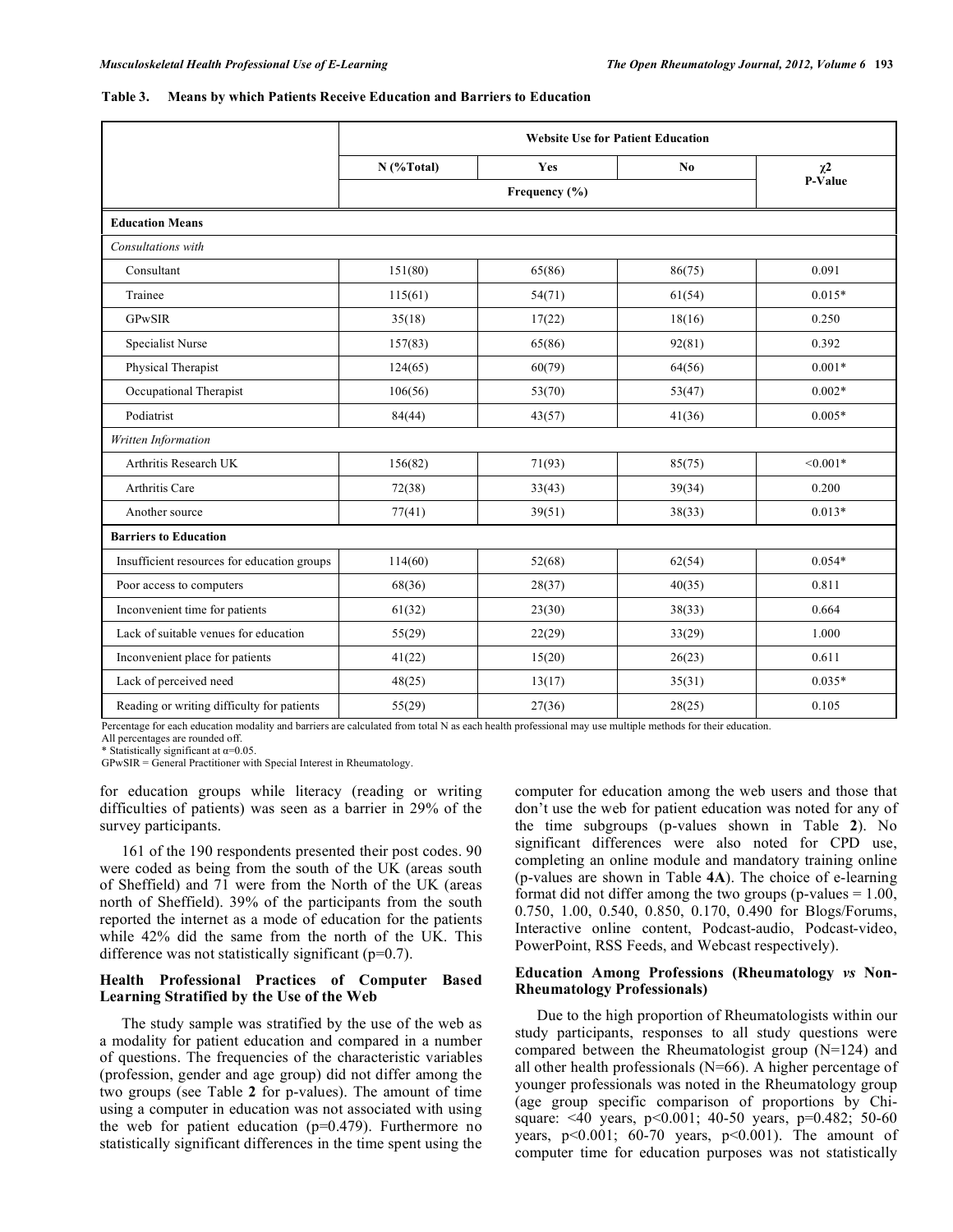different between the Rheumatologist and Non-Rheumatologist groups  $(p=0.835)$ . The percentage of Rheumatologists that used the computer for education purposes at home was lower than the percentage of Non-Rheumatologists. The opposite was noted for computer use at work or the combination of both home and work. Non-Rheumatologists preferred Blogs as a method of e-learning (p=0.107). There was a 9% higher completion of online modules by Rheumatologists (p=0.066) (Table **4B**). Availability of mandatory training in the workplace was more common for the Rheumatologists  $(p<0.001)$  by almost 30%. Rheumatologists were also two times more likely (p<0.001) to have an online CPD Diary or Portfolio. The only significant difference in the barrier question was that Rheumatologists had listed 'lack of perceived need' less than the Non-Rheumatologists. There was no statistically significant association between profession and the use of the web for patient education (p-value=0.504) although a higher proportion of Rheumatologists used the web for patient education (42% *vs* 37%).

## **Table 4. Use of CPD, Mandatory Online Training and Online Modules Stratified by Web Use (A) and Profession (B)**

#### **A: Web Use**

|                           | <b>Web Use for Education</b><br>of Patients |                | $\chi^2$       |
|---------------------------|---------------------------------------------|----------------|----------------|
|                           | Yes                                         | N <sub>0</sub> | <b>P-Value</b> |
| <b>CPD</b>                |                                             |                |                |
| Yes                       | 55(73%)                                     | 72(64%)        | 0.194          |
| No                        | 20(27%)                                     | 40(36%)        |                |
| Mandatory Online Training |                                             |                |                |
| Yes                       | 58(77%)                                     | 80(73%)        | 0.480          |
| No                        | 17(23%)                                     | 30(27%)        |                |
| Online Module             |                                             |                |                |
| Yes                       | 69(91%)                                     | 97(87%)        | 0.469          |
| N <sub>0</sub>            | 7(9%)                                       | 14(13%)        |                |

#### **B: Profession**

|                           | Rheumatologist | $\chi^2$       |                |
|---------------------------|----------------|----------------|----------------|
|                           | <b>Yes</b>     | N <sub>0</sub> | <b>P-Value</b> |
| <b>CPD</b>                |                |                |                |
| Yes                       | 98(80%)        | 28(44%)        | $< 0.001*$     |
| No                        | 24(20%)        | 36(56%)        |                |
| Mandatory Online Training |                |                |                |
| Yes                       | 102(84%)       | 35(56%)        | $< 0.001*$     |
| No                        | 19(16%)        | 28(44%)        |                |
| Online Module             |                |                |                |
| Yes                       | 112(92%)       | 53(83%)        | 0.066          |
| N <sub>0</sub>            | 10(8%)         | 11(17%)        |                |

\*Statistically significant at  $\alpha$ =0.05.

CPD = Continuous Professional Development.

## **Web Resources for Health Professional and Patient Education**

 Due to the small number of other websites that were listed by the participants only those offered by the survey were included in the results. There were 27 website resources for health professional education and 37 website resources for patient education. Multiple websites received more than a 50% response rate (range 14% - 82%). All websites received a rating of 2 and higher out of a maximum scale of 5 (best). The range of mean rating scores for the education of health professionals was 2.24 – 4.19 while that for patient education was  $2.53 - 4.14$ . Among the list of websites for the education of health professionals UpToDate received the best rating with a mean score of 4.19 (95% CI 3.96-4.42) while for the education of patients, Arthritis Research UK was the highest ranked website with a score of 4.14 (95% CI 3.99-4.29). The complete list of ranked websites for health professional education is shown in Table **5** while those for patient education in Table **6**. There were no significant differences in the website ratings among those that use the web for patient education and those that don't (results not shown). Similarly no statistical differences were noted when stratified by gender for both patient education and health professional education websites. There were multiple factors that Health professionals listed as the most important criterion that defines a good educational resource. The most common criteria were the user-friendliness of the website, clarity and accuracy as well as ease of access. The number of websites rated by a participant was not significantly associated with web use but a larger number of websites was noted to coincide with a higher proportion of individuals using the web for patient education.

## **DISCUSSION**

 This survey has shown that almost all musculoskeletal health professionals responding to an email invitation and completing an online survey use the computer for their own education purposes (both at home and at work). There is high use ( $>67\%$ ) of mandatory training online, CPD and completion of online modules. Females spent more time using computer-based education while younger responders tended to use the computer to a greater extent. This is consistent with existing literature indicating that older individuals use computers less (including those for obtaining health information) [15]. The preferred format for e-learning was interactive online content.

 Although the web is used increasingly to obtain health information (greater than 50% of individuals that search the web seek health information) [16, 17], this study has shown that only 40% of musculoskeletal health professionals reported that their patients obtain health education *via* the web. This percentage although being the view of the musculoskeletal health professionals (which may not match the actual usage of the web by their patients) is below expectation. Patients may use the internet to obtain health information even though it is not an education method used by their health care professional (in which case their health care professional may or may not be aware) or they may not use the web to obtain health related information even though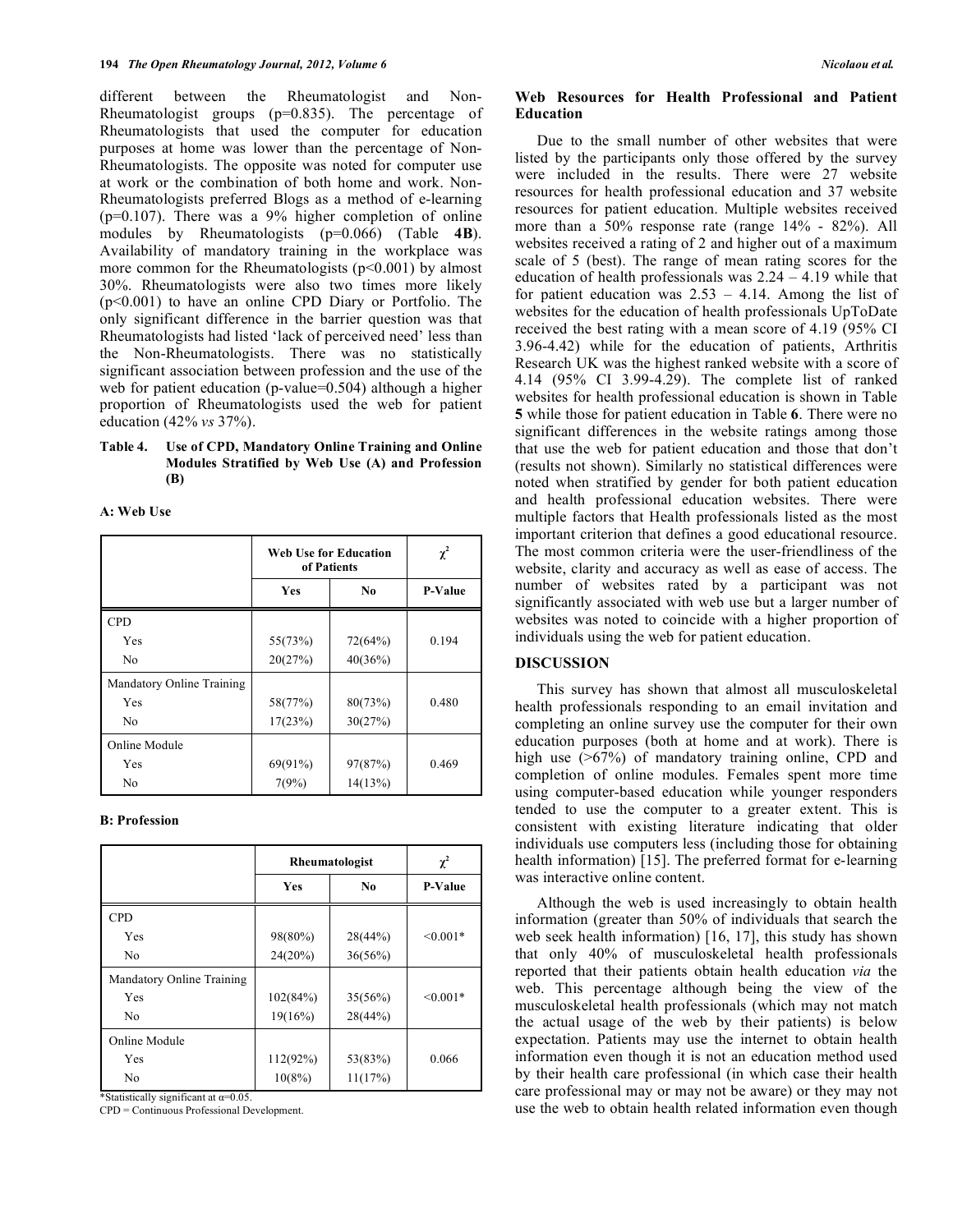| Website                                                                             | <b>Mean (95% CI)</b> |
|-------------------------------------------------------------------------------------|----------------------|
| Up-to-date (www.uptodate.com)                                                       | 4.19 (3.96-4.42)     |
| Pubmed (www.ncbi.nlm.nih.gov/pubmed)                                                | 3.77 (3.56-3.98)     |
| Arthritis Research UK formerly arc (www.arthritisresearchuk.org)                    | $3.68(3.53 - 3.83)$  |
| Medscape (www.medscape.com)/Emedicine (http://emedicine.medscape.com)               | $3.53(3.29 - 3.77)$  |
| BMJ Learning (http://learning.bmj.com)                                              | $3.47(3.33 - 3.62)$  |
| EULAR On-line course (www.eular-onlinecourse.org)                                   | $3.41(3.12 - 3.70)$  |
| NHS Evidence (www.evidence.nhs.uk)                                                  | $3.40(3.13-3.66)$    |
| NHS Clinical Knowledge Summaries (www.cks.nhs.uk/)                                  | $3.38(3.16-3.60)$    |
| The British Society for Rheumatology (www.rheumatology.org.uk)                      | 3.33 (3.16-3.49)     |
| Google(www.google.co.uk)                                                            | $3.20(3.01-3.40)$    |
| RCGP 'online learning environment' (http://elearning.rcgp.org.uk)                   | $3.11(2.83-3.40)$    |
| Google Scholar (http://scholar.google.co.uk)                                        | $3.10(2.90-3.30)$    |
| EULAR Compendium (http://ard.bmj.com/site/about/eularcompendium.xhtml)              | $3.07(2.79-3.07)$    |
| EULAR On-line course on Connective Tissue Diseases (www.eular-ctd-onlinecourse.org) | $3.06(2.73-3.40)$    |
| National Institute for Health and Clinical Excellence (NICE) List (www.nice.org.uk) | $3.05(2.88-3.23)$    |
| EULAR (www.eular.org)                                                               | $3.05(2.86-3.23)$    |
| Doctors.net (www.doctors.net.uk)                                                    | $3.02(2.80-3.24)$    |
| Web Mentor (www.emis.ca/emr-system/emis-system/web-mentor-library)                  | $2.94(2.55-3.33)$    |
| GP Notebook (www.gpnotebook.co.uk)                                                  | $2.91(2.62 - 3.20)$  |
| Royal College of Physicians (www.rcplondon.ac.uk)                                   | $2.85(2.61-3.08)$    |
| EULAR Training DVD (www.eular.org/edu training dvd.cfm)                             | $2.74(2.40-3.08)$    |
| e-Learning for healthcare (e-LfH) (www.e-lfh.org.uk)                                | $2.65(2.41-2.90)$    |
| Univadis (www.univadis.co.uk)                                                       | $2.64(2.37-2.91)$    |
| Map of medicine (www.mapofmedicine.com)                                             | $2.61(2.26-2.96)$    |
| Wikipedia (www.wikipedia.org)                                                       | $2.50(2.28-2.73)$    |
| eGuidelines (www.eguidelines.co.uk)                                                 | $2.45(2.18-2.73)$    |
| British Orthopaedic Association (www.boa.ac.uk)                                     | $2.24(1.83-2.65)$    |

| Table 5. Health Professionals Ratings of Websites for Health Professional Education (0=Worst, 5=Best) |  |
|-------------------------------------------------------------------------------------------------------|--|
|                                                                                                       |  |

CI = Confidence Interval.

they have been advised to do so. It is though comparative to prior studies from a patient perspective who have reported percentages ranging from  $20\% - 50\%$  [13, 18, 19]. In a doctor based survey completed in the UK in 2001 with a majority of General Practitioners found that only 1%-2% of their patients had used the internet to obtain health information in the month prior to the study [14]. Demographic location based on the subdivision of North and South of the UK revealed no difference in computer based patient education. No further stratifications in location were attempted due to small sample size. Insufficient resources for education groups, poor computer access and reading and writing difficulties were perceived to be the most common obstacles to patient education. No gender differences were noted among those that use the web versus those that don't use the web for patient education. The degree of computer use was not associated with the use of web-related material for patient education. There were several characteristics (questionnaire responses) of the participants that may be

associated (although not statistically significant in this sample) with the use of the web in their patient education practices (CPD, barriers to education such as 'Insufficient resources for education groups', 'lack of perceived need' and 'reading and writing difficulties').

 This survey also showed differences in education practices among the Rheumatology professionals and other professionals within the musculoskeletal field. A larger percentage of Rheumatologists used online education, mandatory training at their trust and continuing professional education (although this may partly be accounted for by the small number of study subjects from the other professional groups and also that the Rheumatologist groups were of a younger age). Nevertheless, this finding may need to be investigated further in a larger and more representative sample.

 One of the greatest concerns about using computers and the web for patient education has been the variable quality of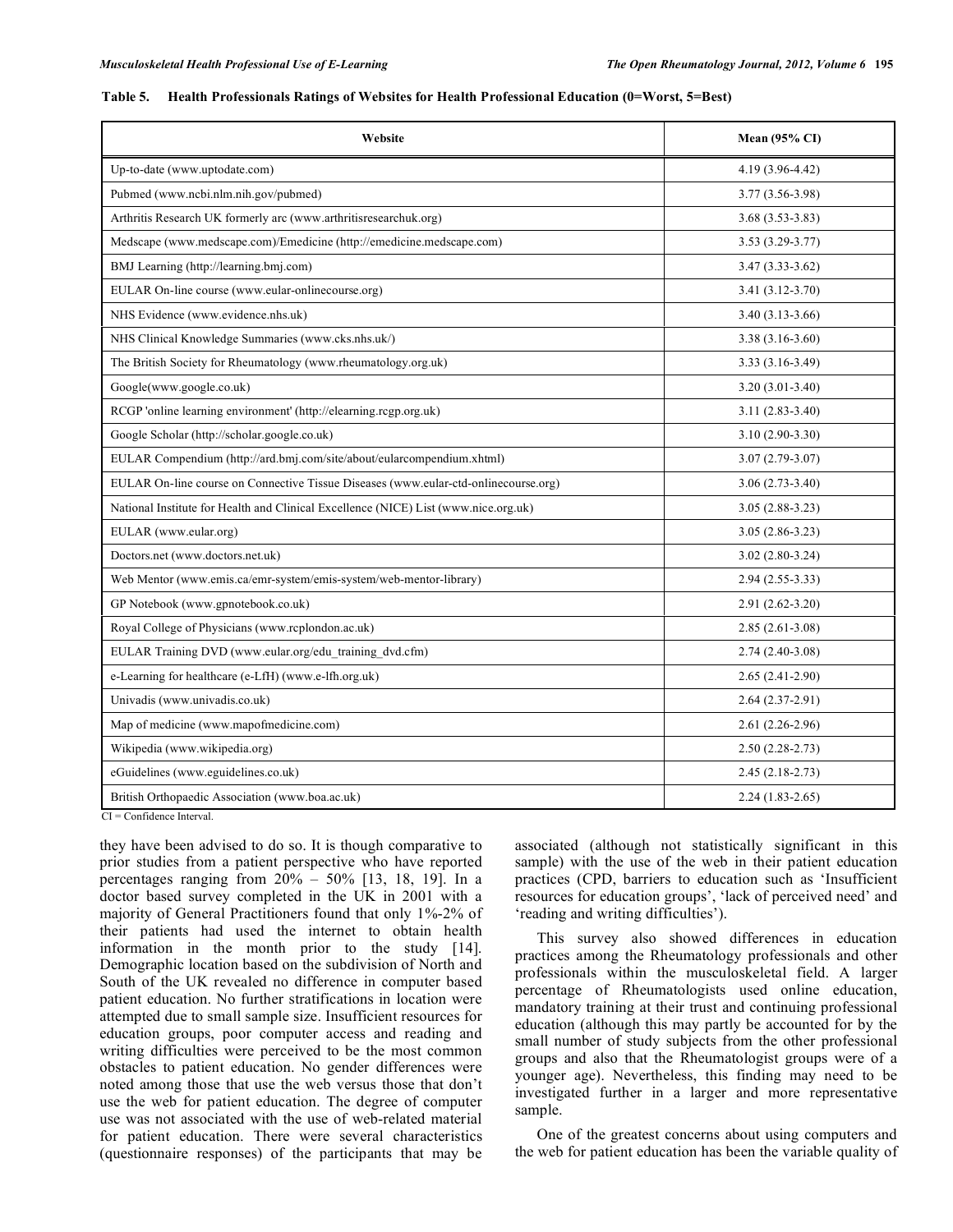#### **Table 6. Health Professional Ratings of Websites Available for Patient Education (0=Worst, 5=Best)**

| Website                                                                                                              | <b>Mean (95% CI)</b> |
|----------------------------------------------------------------------------------------------------------------------|----------------------|
| Arthritis Research UK formerly arc (http://www.arthritisresearchuk.org/)                                             | 4.14 (3.99-4.29)     |
| National Rheumatoid Arthritis Society (NRAS) (http://www.rheumatoid.org.uk/)                                         | $3.97(3.78 - 4.15)$  |
| National Ankylosing Spondylitis Society (NASS) (http://www.nass.co.uk/)                                              | $3.80(3.62 - 3.98)$  |
| National Osteoporosis Society (http://www.nos.org.uk/NetCommunity/Page.aspx?pid=183&srcid=-2)                        | $3.75(3.55-3.95)$    |
| Patient UK (www.patient.co.uk)                                                                                       | $3.73(3.45-4.00)$    |
| Arthritis Care (http://www.arthritiscare.org.uk)                                                                     | $3.70(3.53 - 3.86)$  |
| Lupus UK (http://www.lupusuk.org.uk/)                                                                                | $3.50(3.31-3.69)$    |
| Raynaud's and Scleroderma Association (http://www.raynauds.org.uk/potioncms/viewer.asp?a=117&z=25))                  | $3.39(3.13-3.65)$    |
| Scleroderma Society (http://www.sclerodermasociety.co.uk/newsite/index.php)                                          | $3.35(3.06-3.65)$    |
| Back Care (http://www.backcare.org.uk/)                                                                              | $3.33(2.99-3.67)$    |
| Vasculitis (http://www.vasculitis-uk.org.uk/)                                                                        | $3.27(2.93-3.61)$    |
| The British Society for Rheumatology (www.rheumatology.org.uk)                                                       | $3.22(3.01-3.42)$    |
| British Sjogren's Syndrome Association (http://www.bssa.uk.net/)                                                     | $3.21(3.01-3.40)$    |
| Fibromyalgia Association UK (http://www.fibromyalgia-associationuk.org/)                                             | $3.14(2.88-3.40)$    |
| Behcets Syndrome Society (http://www.behcets.org.uk/)                                                                | $3.13(2.85-3.41)$    |
| Choices - for Families of Children with Arthritis (http://edit.arthritiscare.org.uk/LivingwithArthritis/Youngpeople) | $3.09(2.66 - 3.51)$  |
| Hypermobility Syndrome Association (http://www.hypermobility.org/)                                                   | $3.09(2.77-3.41)$    |
| British Scoliosis Society (http://www.liv.ac.uk/HumanAnatomy/phd/bss/bss.html)                                       | $3.04(2.74-3.34)$    |
| National Institute for Health and Clinical Excellence (NICE) (www.nice.org.uk)                                       | $3.01(2.75-3.28)$    |
| Ehlers-Danlos Support Group (http://www.ehlers-danlos.org/)                                                          | $3.00(2.67 - 3.23)$  |
| Marfan Association UK (http://www.marfan-asssociation.org.uk/)                                                       | 3.00 (2.66-3.34)     |
| Paget's Association (http://www.paget.org.uk/)                                                                       | $3.00(2.61-3.39)$    |
| Psoriasis Association (www.psoriasis-association.org.uk/)                                                            | 2.96 (2.54-3.37)     |
| National Association for the relief of Paget's disease (http://www.paget.org.uk/)                                    | $2.92(2.58-3.25)$    |
| NHS Choices (www.nhs.uk)                                                                                             | 2.91 (2.54-3.27)     |
| UK Gout Society (http://www.ukgoutsociety.org/)                                                                      | 2.91 (2.55-3.27)     |
| Myositis Support Group (http://www.myositis.org.uk/)                                                                 | $2.89(2.60-3.18)$    |
| Psoriasis and Psoriatic Arthritis Alliance (http://www.psoriasis-association.org.uk/)                                | $2.88(2.57-3.18)$    |
| Society for Back Pain Research (http://www.sbpr.info/)                                                               | 2.86 (2.35-3.37)     |
| Contact a Family (http://www.cafamily.org.uk/)                                                                       | 2.85 (2.47-3.23)     |
| RADAR: The Disability Network (http://www.radar.org.uk/radarwebsite/)                                                | $2.71(2.26 - 3.17)$  |
| Sick Children's Trust (http://www.sickchildrenstrust.org/)                                                           | $2.71(2.15-3.26)$    |
| Perthes Association (www.perthes.org.uk/)                                                                            | $2.63(2.23-3.03)$    |
| Psoriasis Scotland (www.psoriasisscotland.org.uk/)                                                                   | $2.61(2.16-3.06)$    |
| FibroAction (http://www.fibroaction.org/)                                                                            | $2.59(2.26-2.92)$    |
| Palindromic Rheumatism Society (www.palindromicrheumatism.org/)                                                      | $2.53(2.07-2.99)$    |
| Scoliosis Society (http://www.britscoliosissoc.org.uk/)<br>$CI = Confidence Interval$                                | $2.44(2.05-2.84)$    |

CI = Confidence Interval.

information [20-23]. Some have suggested using a validation system in grading the websites available. This is challenging in that there is a continuously expanding number of websites and also that medical information changes so rapidly that the information would need to be validated at least every few months. It was shown by this survey that musculoskeletal health professionals have rated most website resources listed on the survey as above average with a few obtaining

excellent scores (UpToDate and Arthritis Research UK). More than half of the websites attained a score above 3 (best=5).

 This is the first national survey of the use of computers in the education of musculoskeletal health professionals and how they utilise learning resources for their patients. As this is the current practice of musculoskeletal health professionals the results should be compared with patients'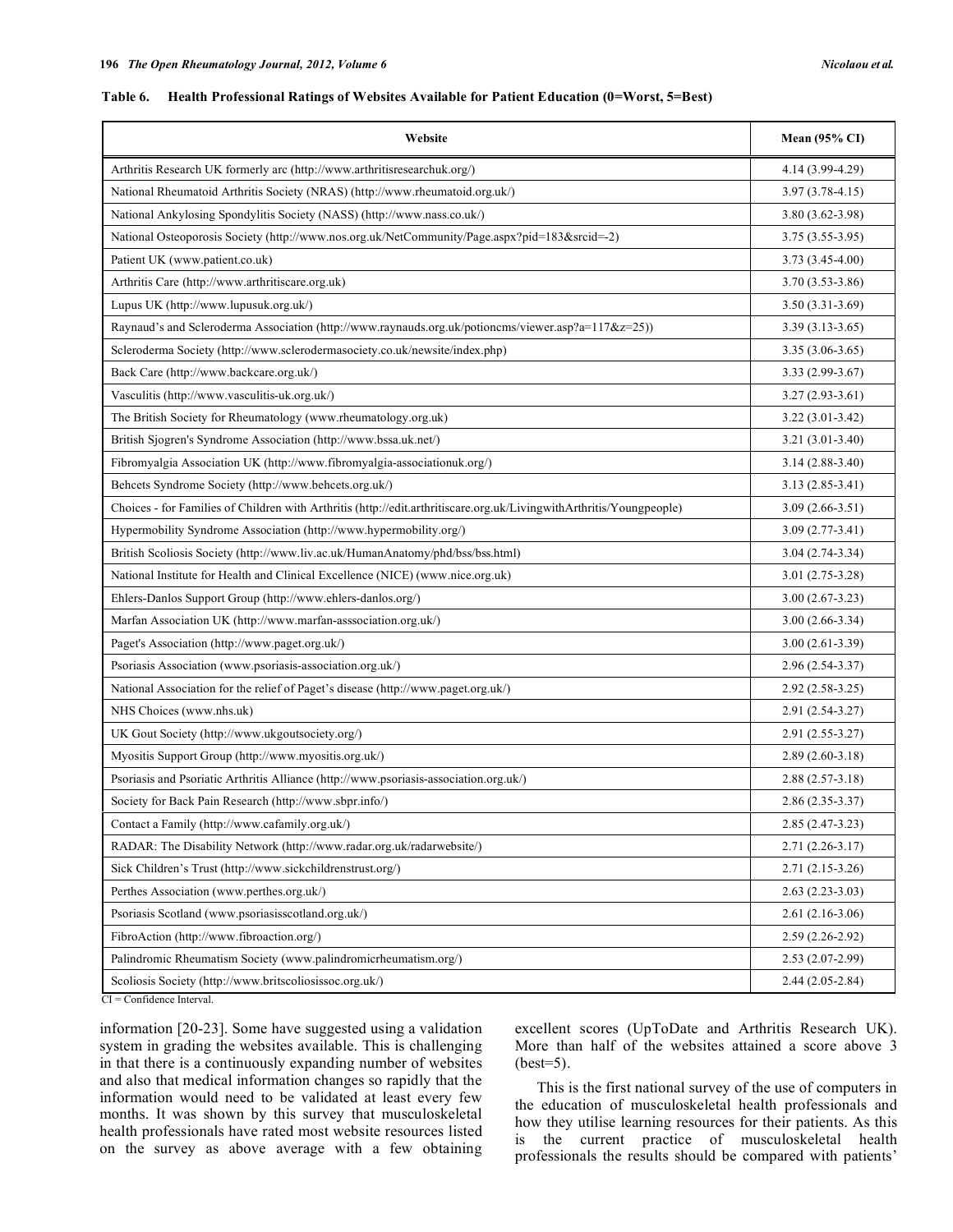responses to questions about e-learning so that provision of material will have the best chance of meeting patients' needs. Furthermore it gives an assessment of current web resources that can be utilised for patient education, recommended by health professionals. The questionnaire used in this survey was newly devised by a multidisciplinary team of musculoskeletal health professionals (with good content validity). It was not possible to calculate the exact response rate since the survey was open to everyone (excluding the 45 trainee Rheumatologists the responses obtained represent approximately a 12% response rate. The gender (male to female ratio of 2 to 1) and age distribution (Royal College of Physicians *vs* survey participants: <40, 16% *vs* 13%; 40-50, 44% *vs* 35%; 50-60, 29% *vs* 38% and >60, 11% *vs* 11%) of the study sample was representative of the study population as cited by the Royal College of Physicians census of 2009) [24]. There was evidence of over-representation of younger health professionals. This is not unexpected given that younger individuals tend to use the computer more in general and thus were more likely to participate in the survey. Given that this questionnaire was administered online there is the possibility of selection bias as health professionals that use the web more would be more likely to complete it. This would tend to overestimate the percentage of computer based education for both professional and patients. There are also potential issues for generalizability since our sample was based in the musculoskeletal field and mainly consisted of Rheumatology physicians (65%) and should thus be interpreted primarily within that population. Furthermore the sample size may not have been large enough in order to detect differences in responses especially when stratifications were made.

 Results from this survey suggest that targeting e-learning characteristics may offer ways to improve patient education with the use of e-learning. For example making CPD with a diary portfolio more readily available and necessary in health professionals may increase the number that use or adjunct their patient education with the use of web resources. The barriers also need to be resolved to allow the education process to evolve. This would involve educating patients and health professionals on the advantages of e-learning, making computers more accessible, creating sustainable venues that are convenient for patients to use and utilizing different methods to overcome reading and writing difficulties, such as involving family members, friends or using study groups. Health professionals that use the web for patient education rated a greater number of websites suggesting that there should be a greater effort in educating musculoskeletal health professionals about the available quality website resources and thus establishing the web as part of their patient education. These web ratings should be used as a guide to where to search for quality information but should always be tailored to the patient needs and abilities and should always be correlated with the health professional's recommendations. Newly developed web resources should include interactive online content as a mode of web based learning but not limited in order to appeal to a wider group.

 With more reliable web resources for patient education and new evidence supporting the use of e-learning in patient education it is suggested that e-learning becomes an integral part of patient education. It is thus important that health professionals understand and support its use and find ways to

include it in their patient education plans. New research should be formulated to study the implementation of the web in patient education using the most appropriate methods (i.e. experimental studies). This requires a greater understanding of the patients learning practices and abilities (including social, environmental and educational factors) and taking into account the limitations relating to their illness. This may mean that future research should be disease specific as well as patient specific.

## **CONCLUSIONS**

 Almost all musculoskeletal health professionals use electronic learning resources. In this sample a gender effect was observed with a higher proportion of females utilising computer based learning for longer periods. Interactive online learning was the preferred format for computer based learning. The use of e-learning in patient education by musculoskeletal health professionals remains low even though a larger percentage of adults are accessing information on the web. Insufficient resources for education groups was the most commonly referred barrier to educating patients while literacy remains a significant barrier. There are highly rated educational web resources available for both professionals and patients.

## **ACKNOWLEDGEMENTS**

 Thanks to Yvonne Rowe and Lara Fasanya from the BSR who implemented the online questionnaire & Sally Thomas who distributed the link in the electronic newsletter. We would also like to thank all those that took part in devising the questionnaire and those that completed the questionnaire.

# **CONFLICT OF INTEREST**

The authors declare no conflicts of interest.

#### **REFERENCES**

- [1] Office for National Statistics. Internet access Households and individuals, 2011. Available from http://www.ons.gov.uk/ons/rel /rdit2/internet-access---households-and-individuals/2011/stb-internetaccess-2011.html [Accessed 11th of April, 2012].
- [2] Cook DA, Levinson AJ, Garside S, Dupras DM, Erwin PJ, Montori VM. Internet-based learning in the health professions: a metaanalysis. JAMA 2008; 300: 1181-96.
- [3] Gill A. E-learning and professional development never too old to learn. Br J Nurs 2007; 16: 1084-8.
- [4] Goettner P. Effective E-learning for healthcare. Health Manag Technol 2000; 21: 64, 63.
- [5] Powell JA, Darvell M, Gray JAM. The doctor, the patient and the World-wide web: how the internet is changing healthcare. J R Soc Med 2003; 96: 74-6.
- [6] Holman H, Lorig K. Patients as partners in managing chronic disease. BMJ 2000; 320: 526-7.
- [7] WHO working group. Therapeutic patient education: continuing education programmes for health care providers in the field of prevention of chronic diseases. 1998. 2012. Available from: http:// www.euro.who.int/\_\_data/assets/pdf\_file/0007/145294/E63674.pdf [Accessed 22nd of February].
- [8] Riemsma RP, Tall E, Kirwan JR, Rasker JJ. Systematic review of rheumatoid arthritis patient education. Arthritis Rheum 2004; 51: 1045-59.
- [9] Albano MG, Giraudet-Le Quintrec JS, Crozet C, d'Ivernois JF. Characteristics and development of therapeutic patient education in rheumatoid arthritis: analysis of the 2003-2008 literature. Joint Bone Spine 2010; 77: 405-10.
- [10] Hesse BW, Nelson DE, Kreps GL, *et al*. The impact of the internet and its implications for health care providers: findings from the first health information national trends survey. Arch Intern Med 2005; 165: 2618-24.